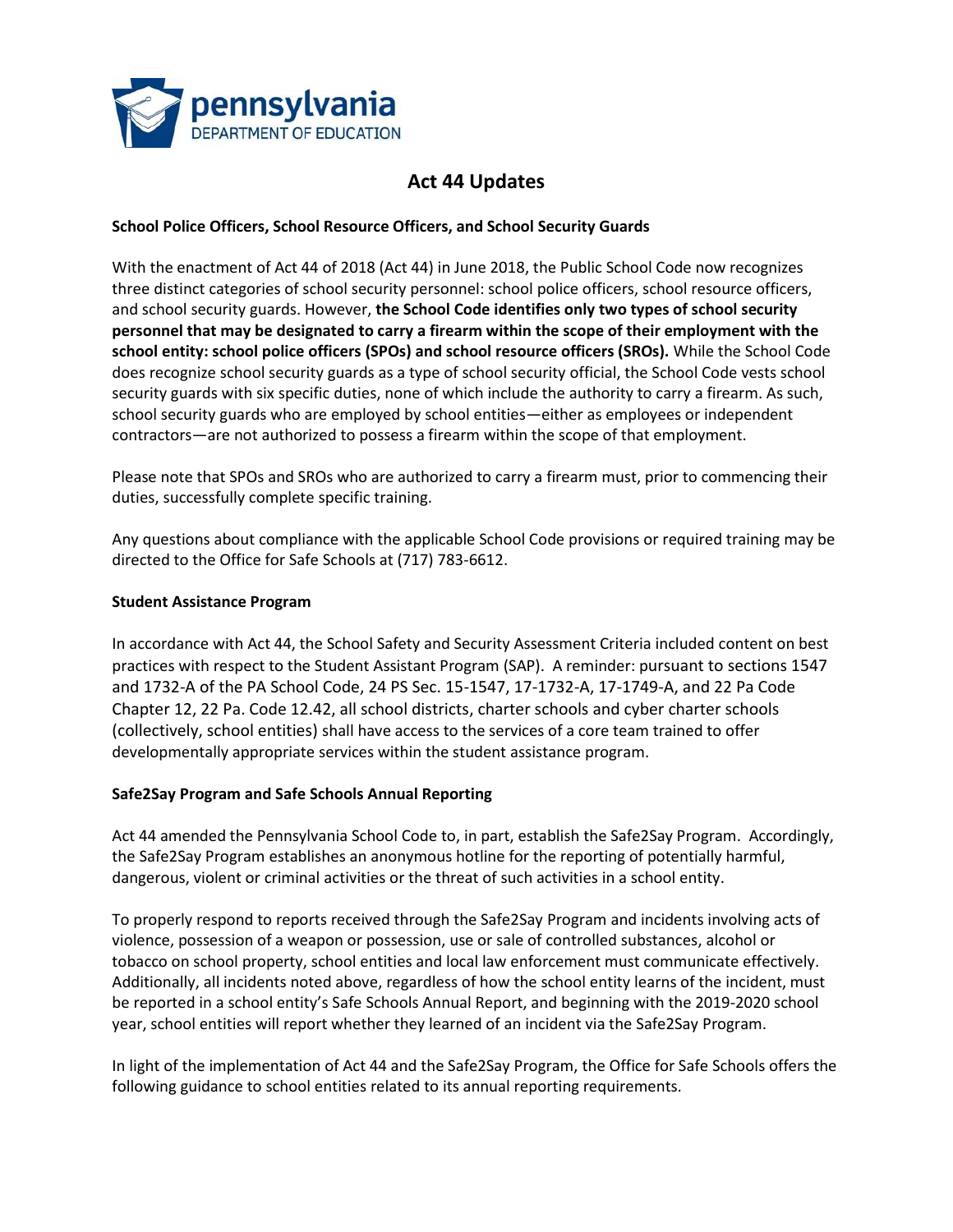Section 1301-A of the School Code defines *school property* as any public school grounds, any schoolsponsored activity or any conveyance providing transportation to a school entity or school-sponsored activity. Specifically, reportable incidents may take place at any one of the following locations:

- On school property/grounds (e.g., school building, athletic fields)
- At an offsite alternative placement facility
- At a school-sponsored event (e.g., athletic competition)
- Off school grounds at an activity, function or event sponsored by the school (e.g., visit to a museum)
- On a school-provided conveyance providing transportation to and from school
- On a school-provided conveyance providing transportation to a school sponsored activity, event, or function
- Off school grounds while en route to or from school
- Internet/Online if there is a nexus to school

Additionally, section 1301-A of the School Code requires the following incidents to be reported:

- Acts of violence
- Possession of a weapon
- Possession, use or sale of controlled substances as defined in the act of April 14, 1972 (P.L.233, No.64), known as "The Controlled Substance, Drug, Device and Cosmetic Act"
- Possession, use or sale of alcohol or tobacco by any person

The incidents to be reported must include all incidents involving conduct that constitutes a criminal offense listed under section 1303-A(b)(4.1) and (4.2) of the School Code. A listing of all incidents to be reported are included in Attachment A.

Although school entities must report each incident involving an act of violence, possession of a weapon or possession, use or sale of controlled substances, alcohol or tobacco on school property, it is important to note that incidents are more than allegations. School entities may receive allegations of incidents from many sources, including calls to the school entity, reports made to the Safe2Say hotline, or reports made to local law enforcement. However, allegations alone— *i.e*., allegations without additional findings — should not be included in a school entity's Safe Schools Annual Report.

To ensure accurate reporting in a school entity's Safe Schools Annual Report, school entities and law enforcement agencies must coordinate and effectively communicate. Prior to submitting its Safe Schools Annual Report, the chief school administrator must share the report with the law enforcement agency(s) with jurisdiction over the school entity for review. *See* 24 P.S. § 13-1303-A(b.1).

Specifically, no later than thirty days prior to the deadline for submitting the Safe Schools Annual Report to the Office for Safe Schools, the chief school administrator must submit the report to the law enforcement agency(ies) with jurisdiction over the relevant school property. At that time, the law enforcement agency shall review the Safe Schools Annual Report and compare the data regarding criminal offenses and notification of law enforcement to determine whether the Safe Schools Annual Report accurately reflects police incident data. No later than fifteen days prior to the deadline for the chief school administrator to submit the Safe Schools Annual Report to the Office for Safe Schools, the law enforcement agency shall notify the chief school administrator, in writing, whether the Safe Schools Annual Report accurately reflects police incident data. Where the law enforcement agency determines that the Safe Schools Annual Report accurately reflects police incident data, the chief of police shall sign it. Where the law enforcement agency determines that Safe Schools Annual Report does not accurately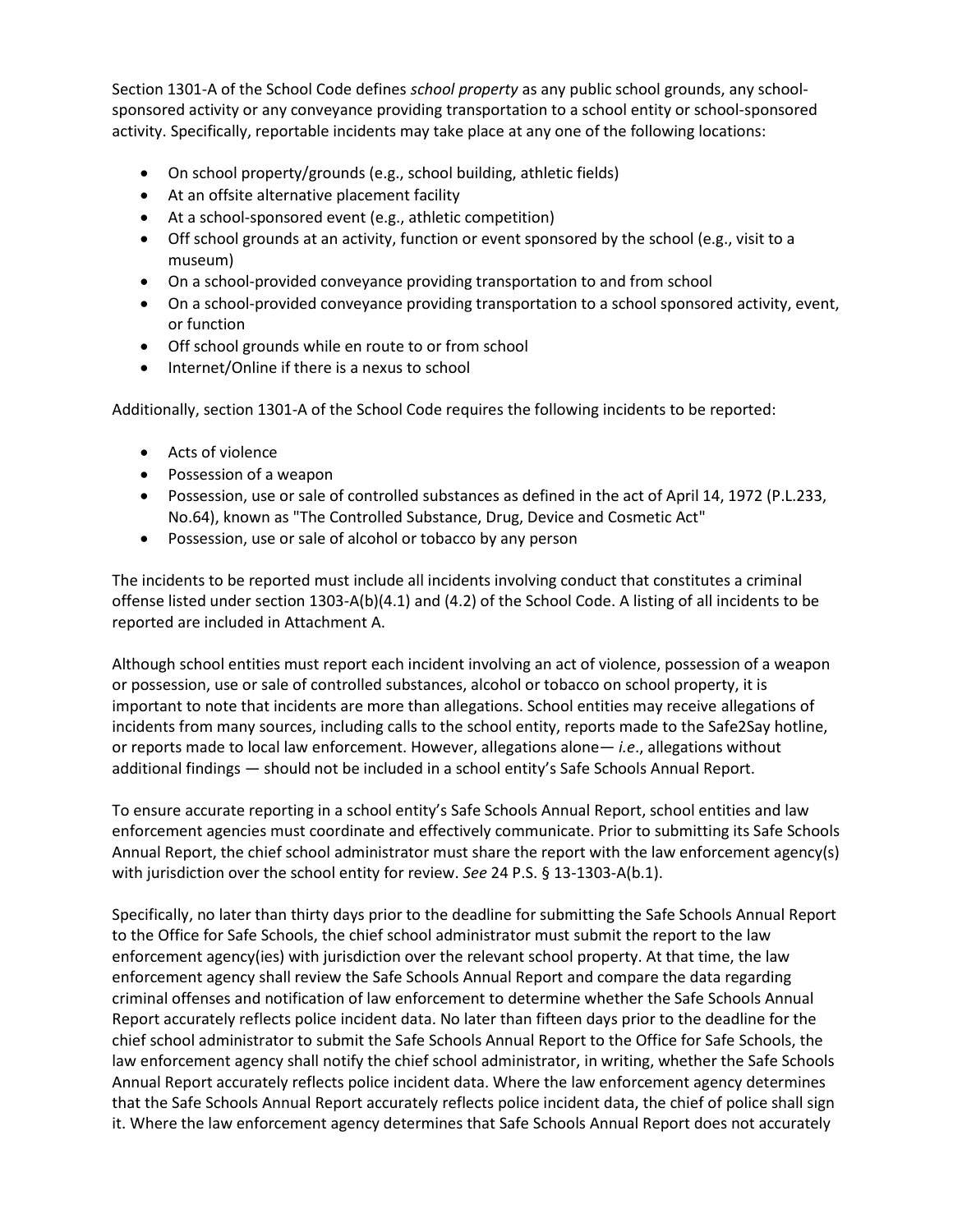reflect police incident data, the law enforcement agency shall indicate any discrepancies between it and police incident data.

Prior to submitting the Safe Schools Annual Report to the Office for Safe Schools, the chief school administrator and the law enforcement agency shall attempt to resolve any discrepancies between the data in the Safe Schools Annual Report and police incident data. Where a discrepancy remains unresolved, the law enforcement agency shall notify the chief school administrator and the Office for Safe Schools in writing.

If a law enforcement agency fails to review the Safe Schools Annual Report or engage in discussion to resolve any discrepancies between the data in the Safe Schools Annual Report and police incident data, the chief school administrator shall submit the Safe Schools Annual Report to the Office for Safe Schools and shall indicate as such.

School entities and local law enforcement agencies are encouraged to review any Memoranda of Understanding (MOUs) that are in place to determine whether amendments are needed to reflect communication/reporting strategies.

Finally, chief school administrators have an obligation to ensure the data reported in their school entity's Safe Schools Annual Report is accurate and timely filed. Chief school administrators who fail to submit a Safe Schools Annual Report or who intentionally falsify such a report may be subject to professional discipline and/or civil penalties. *See* 24 P.S. § 13-1303-A(3).

Any questions related to the Safe Schools Annual Report may be directed to the Office for Safe Schools at (717)783-6612.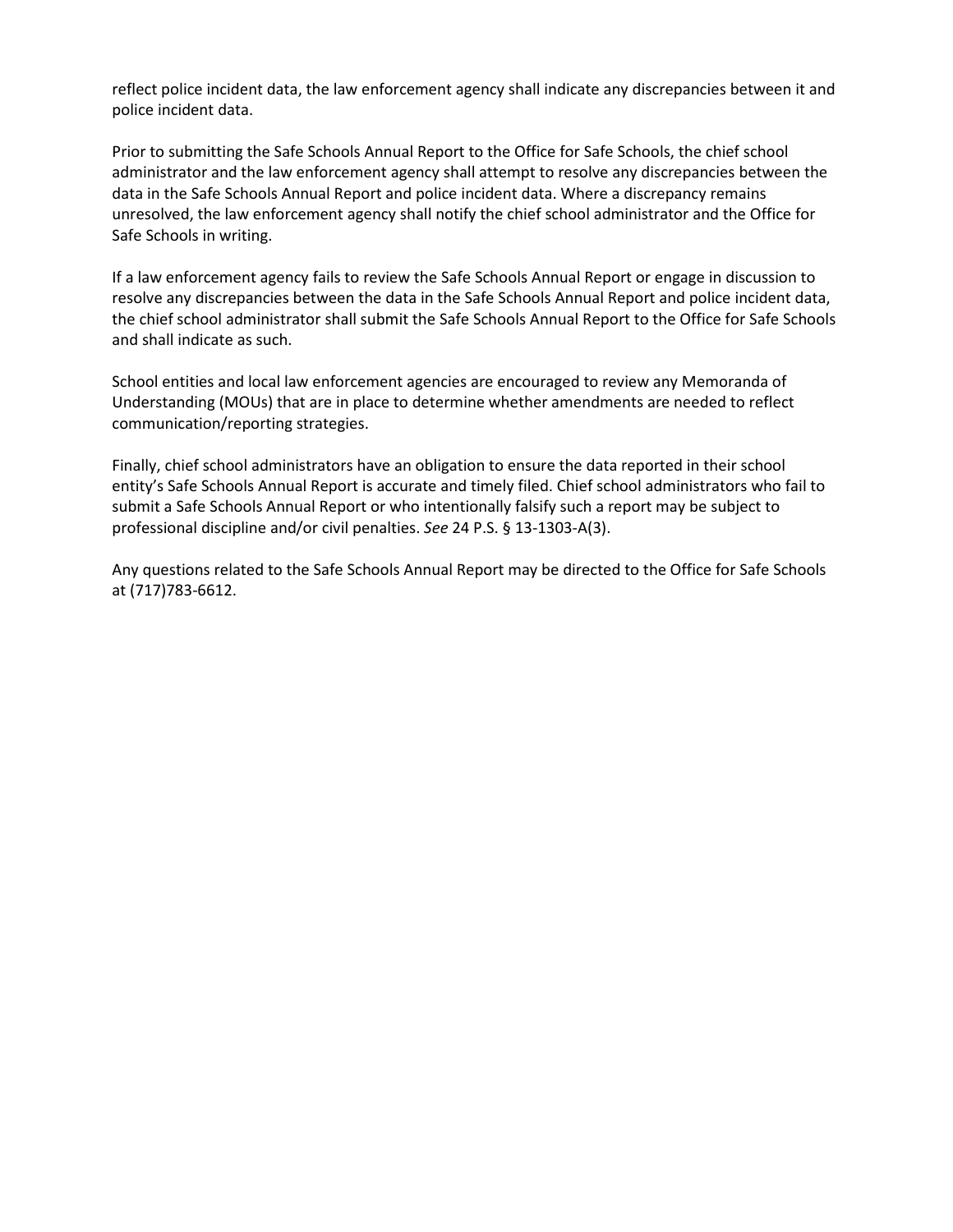## Attachment A: Incidents involving conduct that constitutes a criminal offense under section 1303- A(b)(4.1) and (4.2) of the School Code that must be reported in a school entity's Safe Schools Annual Report.

## **Section 1303-A(b)(4.1)**

A list of criminal offenses which shall, at a minimum, include:

- (i) The following offenses under 18 Pa.C.S. (relating to crimes and offenses):
	- Section 908 (relating to prohibited offensive weapons).
	- Section 912 (relating to possession of weapon on school property).
	- Chapter 25 (relating to criminal homicide).
	- Section 2702 (relating to aggravated assault).
	- Section 2709.1 (relating to stalking).
	- Section 2901 (relating to kidnapping).
	- Section 2902 (relating to unlawful restraint).
	- Section 3121 (relating to rape).
	- Section 3122.1 (relating to statutory sexual assault).
	- Section 3123 (relating to involuntary deviate sexual intercourse).
	- Section 3124.1 (relating to sexual assault).
	- Section 3124.2 (relating to institutional sexual assault).
	- Section 3125 (relating to aggravated indecent assault).
	- Section 3126 (relating to indecent assault).
	- Section 3301 (relating to arson and related offenses).
	- Section 3307 (relating to institutional vandalism) when the penalty is a felony of the third degree.
	- Section 3502 (relating to burglary).
	- Section 3503(a) and (b)(1)(v) (relating to criminal trespass).
	- Section 5501 (relating to riot).
	- Section 6110.1 (relating to possession of firearm by minor).
- (ii) The possession, use or sale of a controlled substance or drug paraphernalia as defined in "The Controlled Substance, Drug, Device and Cosmetic Act."
- (iii) Attempts, solicitation or conspiracy to commit any of the offenses listed in subclauses (i) and (ii).
- (iv) An offense for which registration is required under 42 Pa.C.S. § [9795.1](https://advance.lexis.com/document/documentslider/?pdmfid=1000516&crid=64e1fffd-effb-4268-bd42-df415a84062d&pdistocdocslideraccess=true&config=&pddocfullpath=%2Fshared%2Fdocument%2Fstatutes-legislation%2Furn%3AcontentItem%3A5DPM-DMS1-DYB7-T1FR-00000-00&pdcomponentid=237266&pdtocnodeidentifier=AABAATAABAABAAUAAD&ecomp=v311k&prid=d4eca6d9-f25c-4ebd-b214-92e7a232f67a) (relating to registration).

#### **Section 1303-A(b)(4.2)**

The following offenses under 18 Pa.C.S., and any attempt, solicitation or conspiracy to commit any of these offenses:

- Section 2701 (relating to simple assault).
- Section 2705 (relating to recklessly endangering another person).
- Section 2706 (relating to terroristic threats).